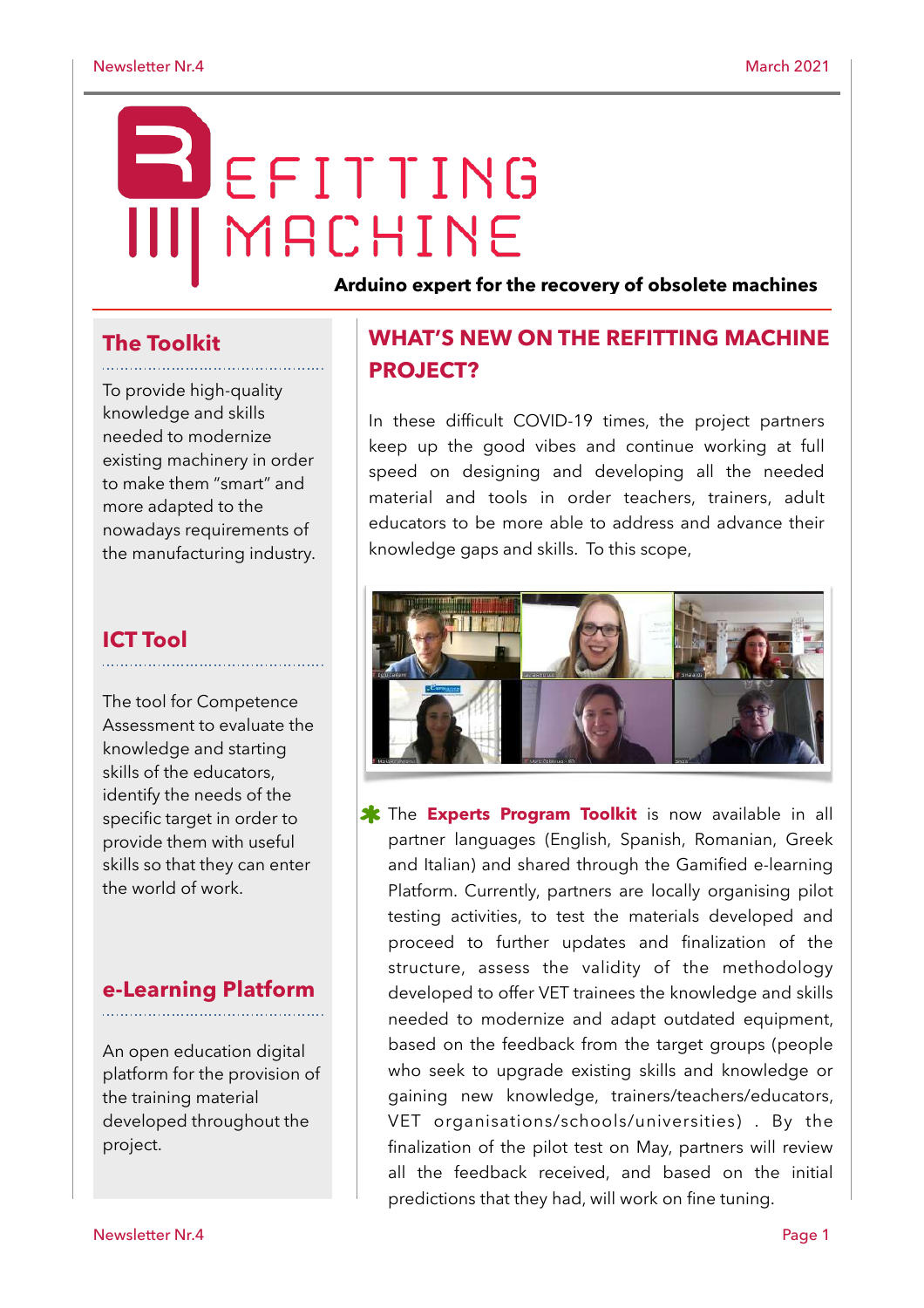

**\*** The "ICT Tool for Competence Assessment" is also available in all partner languages (English, Spanish, Romanian, Greek and Italian) and provides the opportunity to users to assess their knowledge and starting skills, by diagnosing competence gaps and proposing an indication of areas needed for improvement. Currently, the ICT Tool for Competence Assessment, is being pilot tested from partners locally, from the aspects of effectiveness, accessibility, clearness, balance among information and visuality of data, methodology used and applied. By the completion of the piloting on May, partners will collect the feedback and will proceed to fine-tuning based on the comparison with the initial predictions and requirements.

| <b>BELLETTING</b><br><b>III MACHINE</b> |                                                                                                                                                                                                                                                                                                                                                                          |
|-----------------------------------------|--------------------------------------------------------------------------------------------------------------------------------------------------------------------------------------------------------------------------------------------------------------------------------------------------------------------------------------------------------------------------|
|                                         | Refitting Machine: Arduino expert for the recovery of obsolete machines - ICT Tool<br>for Competence Assessment                                                                                                                                                                                                                                                          |
|                                         | The Melthoug Machiner of T Tool levil and and purely transmission and Uartikip UARL by hispycomia competence gaint and received an indication of areas weeded for monitorement.<br>The restrict presents is subdistributions completely profile and highway are reducided material parts at the complete on provididate in initial dealer treatments of CFDA administra- |
|                                         | The text and the fauthor's are available for free.                                                                                                                                                                                                                                                                                                                       |
|                                         | If you considered it latest the text presences are account treated and by investmental                                                                                                                                                                                                                                                                                   |
|                                         | If you already to ke an account, prevention to premier the industrial questions of the rese                                                                                                                                                                                                                                                                              |
|                                         | If you need to an possessed was rain onlocal into choose the auxiliaria compi-                                                                                                                                                                                                                                                                                           |
|                                         | The Indiana Wachine project respects the lights of phosphotomizers to its website, and anterigated the indiscuss of protecting personal data. The lighting hischne protect<br>collect, process, and user period into it approaps with land responsivo.                                                                                                                   |
|                                         | Usersame or line2 Akleses                                                                                                                                                                                                                                                                                                                                                |
|                                         | ٠                                                                                                                                                                                                                                                                                                                                                                        |
|                                         |                                                                                                                                                                                                                                                                                                                                                                          |

## **REFITTING MACHINE BLOG**

Don't forget to have a look also, at our **[blog](https://refittingmachine.eu/blog/)**! The partners of the "Refitting Machine" project are committed to post constantly updates and interesting articles on the project's blog. Through the blog, you will be able to get aware on many topics related to the project, such as Arduino, machinery revamping, open-source movement, technology, and its application during the COVID-19 pandemic, and many other.



To keep track of all the activities implemented in the "*Refitting Machine - Arduino expert for the recovery of obsolete machines*" project, stay tuned in our [website](https://refittingmachine.eu/) and see how the learning path is going further!